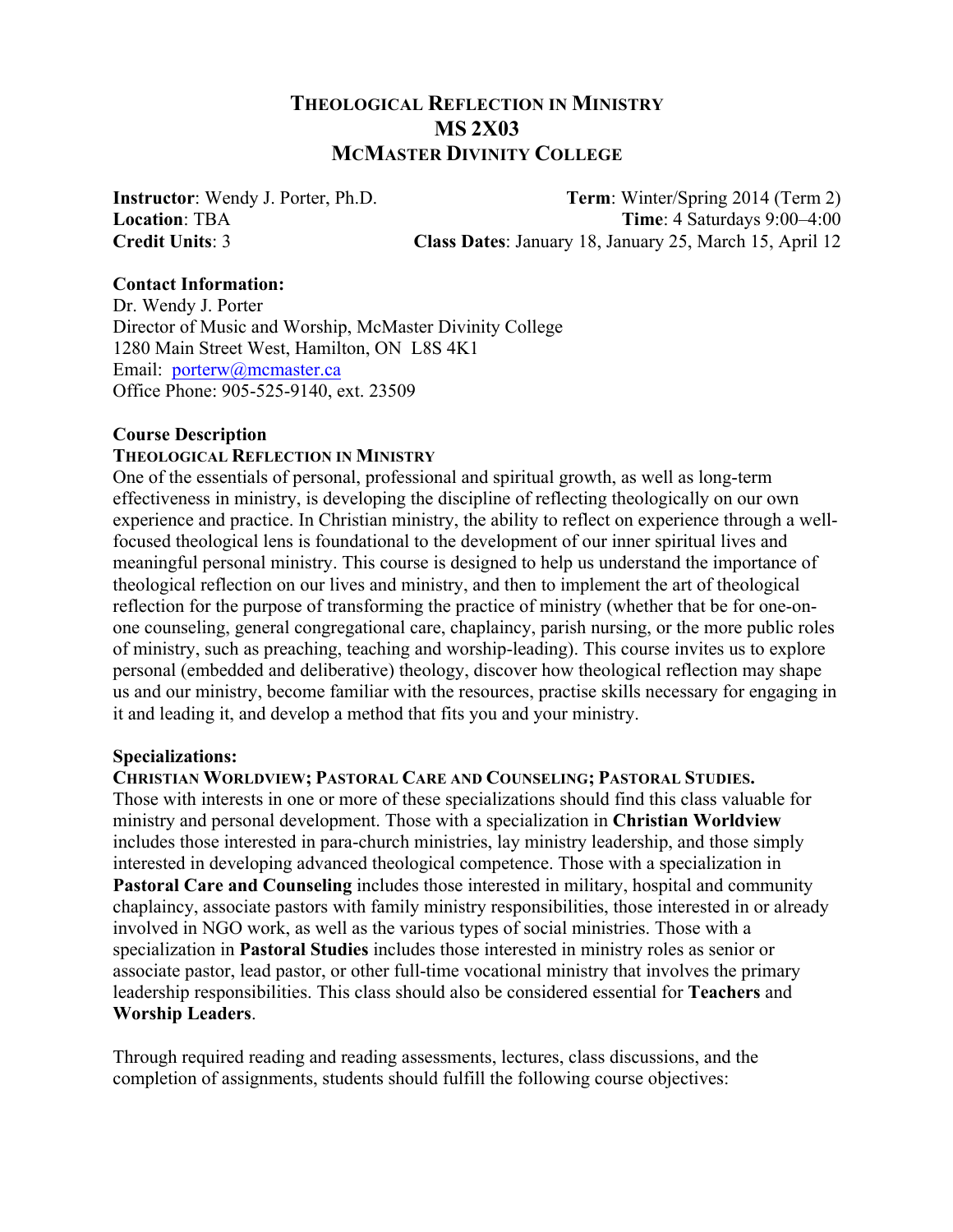# **Knowing**

- to learn the importance of reflective practice, and to understand the central aspects of developing the ability to become reflective practitioners;
- to understand what theological reflection is;
- to become familiar with the resources for theological reflection;
- to learn to recognize embedded theology versus deliberative theology;
- to recognize various approaches to theological reflection;
- to develop your own model for doing theological reflection.

# **Being**

- to become more self-aware of the essential components of your own embedded theology;
- to be shaped by ongoing personal deliberative theology in spiritual, theological and professional growth;
- to begin to embrace and embody theological reflection in all areas of life;
- to be transformed by the integration of the practice of theological reflection on experience into our ongoing work as ministry practitioners.

# **Doing**

- to develop the ability to engage effectively in theological reflection;
- to learn how to integrate theological reflection into the practice of ministry;
- to develop the ability to effectively lead others in theological reflection;
- to create a plan for the ongoing implementation of leading theological reflection, and teaching others to lead it effectively.

# **Course Textbooks\***

Required textbooks for this course are:

1. Howard W. Stone and James O. Duke, *How to Think Theologically* (Minneapolis: Fortress, 2nd edn, 2006).

2. Elaine Graham, Heather Walton and Frances Ward, *Theological Reflection: Methods*  (London: SCM Press, 2005).

3. Elaine Graham, Heather Walton and Frances Ward, *Theological Reflection: Sources*  (London: SCM Press, 2007).

You are encouraged to purchase your textbooks from the Divinity College's book service, READ On Books, Room 114, McMaster Divinity College. Bernice Quek provides these books at reasonable prices as a service to the Divinity College, and students that enroll in a class but purchase their books elsewhere make reasonable planning difficult. Texts may be purchased on the first day of class and are available for advance purchase at READ On Bookstores, 304 The East Mall, Suite 100, Etobicoke, ON M9C 5K1; phone 416-620-2934; fax 416-622-2308; e-mail books@readon.ca. website: http://www.readon.ca/

You are also encouraged to read more widely in this subject area according to your interests and ministry challenges.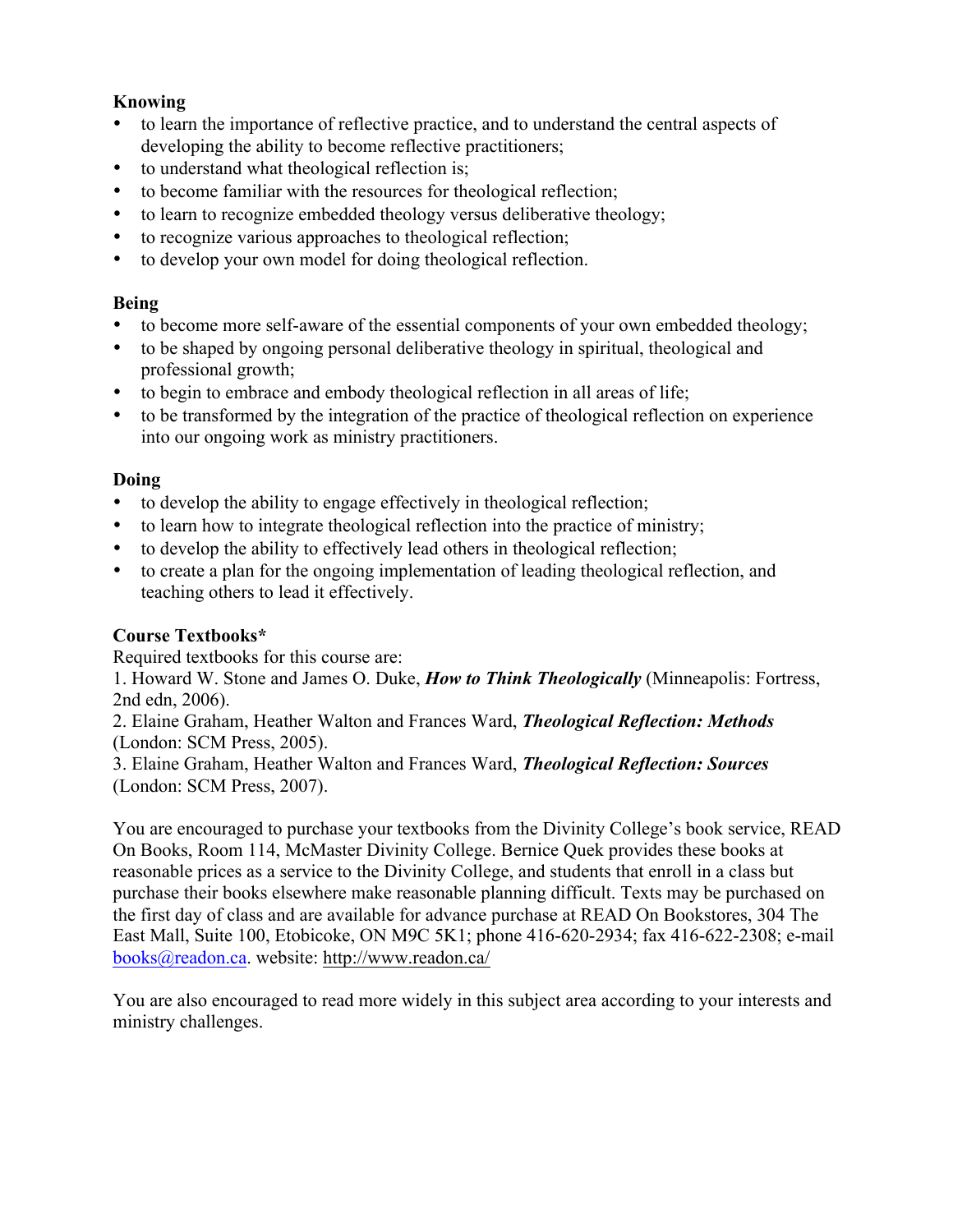### **Course Requirements and Assignments**

**READING for CLASS DAY 1:** Please come to the first class having read the book by Stone and Duke, *How to Think Theologically*. This is a short book and will give you some introduction to the practice of theological reflection, which will make the first day much more profitable.

**READING for CLASS DAY 2:** Please come to the second class having read the first book by Elaine Graham et al., *Theological Reflection: METHODS*. This book is fairly lengthy, so start it sooner rather than later. It outlines 7 methods of theological reflection, and you will have already chosen one on the first day of class that you will present for your third assignment.

**~~~~~~~~~~~~**

**~~~~~~~~~~~~**

**~~~~~~~~~~~~**

**ASSIGNMENT 1 THEOLOGICAL REFLECTION "DINNER PARTY" Due: Saturday, January 25, by 4:00 p.m., 1 week after the first class. Length: 1500-2000 words. May be submitted electronically. Marks: 20%**

This is an imaginary dinner party, where you choose one or more guests to represent the various areas outlined below. Thoughtfully choose a real-life problem/event/crisis or trend that is theologically troubling for you as a believer or in conjunction with your ministry or specialization. Choose something that prompts you to ask or wonder where God is in the situation.

- **Description:** Describe the issue or scenario from your own perspective. Be brief, clear and objective. Do not make any value judgments at this point.
- **Prayer and Spiritual Discernment:** Choose a guest (historical, family member, pastor or spiritual counselor) or imagine inviting the Holy Spirit personally to speak up throughout the dinner conversation. How would this guest direct you in your theological reflection about this matter?
- **Scripture:** Choose an imaginary guest who has a deep understanding of Scripture to be the voice that represents this throughout your conversation. How would this person thoughtfully explore one or more passages of Scripture that could be relevant to this situation or problem (not just a list of verses or proof-texts)? This person should show discernment in their (your!) choice of passage(s), and evidence of deep, honest personal wrestling with Scripture in relation to the issue.
- **History / Tradition:** Choose one or two historical guests to represent one or more perspectives on the issue. For instance, how did believers in the past deal with or struggle with or address a similar issue? (Think creatively before you say, "They didn't.") How might a person or artifact from history influence current thinking about the issue? Select from thinkers, writers, events (or artists) in history that prompt and provoke thoughtful engagement on the topic. Choose sources that challenge you to think deeply. You must be selective, for the range of possibilities is wide, including such things as:
	- o the thoughtful or outspoken writings of a Church Father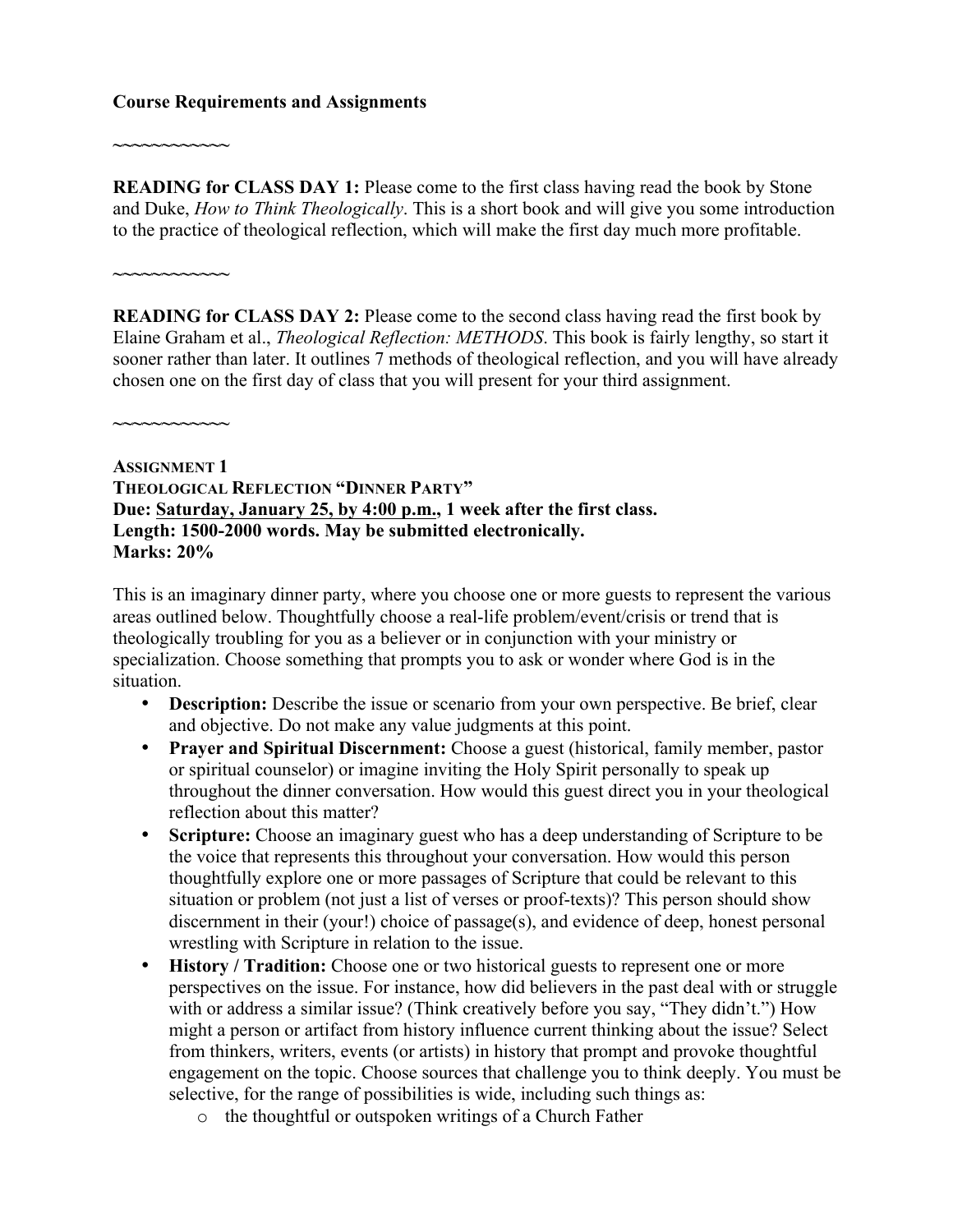- o the life-story or reflections or actions of a saint
- o events or struggles in the history of the church (perhaps the history of your own denomination)
- o literature or poetry or art of someone deeply spiritual and thoughtful, etc.
- **Experience:** Invite a guest who is compelling in sharing his/her own personal experience, or make this your own contribution. Consider experience that challenges or potentially influences the direction of your theological reflection about the situation.
- **Culture:** Choose a guest who represents contemporary or generational or ethnic culture that has some bearing on the issue. How does this culture bring its own challenges or complexities—or even creative solutions—to the problem or situation? How does this cultural perspective cause you to think more deeply about the reasons for and implications of the particular problem you are assessing?
- **Reason and Logic:** Invite a guest who is rational (not that the rest are not!) and has great ability to weigh evidence and give good direction. How does this guest weigh the insights that have been considered and the options for addressing the issue or moving forward in some way? For instance, what happens if you have competing resources—Christian history versus contemporary culture, or Scripture versus personal experience—how do you resolve this? Does this person suggest that you need to dig more deeply? Or live with the ambiguity? If the problem requires some kind of action or response on someone's part, what must you or others do to move forward?
- **Result:** So, now, at the end of the dinner conversation, where *do* you think God is in this situation? And is there some kind of response that you must make, some action you must take as a result?

This assignment provides you with tools to begin using Theological Reflection in real-life situations that have relevance for your own spiritual life and for that of your ministry.

# **ASSIGNMENT 2 THEOLOGICAL REFLECTION ON SCRIPTURE Due: Saturday, February 15 by 4:00 p.m., 1 week after the second class. Length: 1500-2000 words. May be submitted electronically. Marks: 20%**

**~~~~~~~~~~~~**

Use the same basic categories as in the first assignment to tackle a Scripture passage that you find challenging or difficult or particularly relevant, whether personally or for ministry. You may choose to use "guests" or simply use the categories themselves. Scripture passages are to be chosen in consultation with the professor within the first two weeks of the course.

Adapt the categories as required. For example, in the case of **Scripture**, determine how other Scripture passages can or should be used to help interpret or shed light on this passage. For **History / Tradition**, you may draw on insights from a commentary writer, or you may select the life of a believer who struggled with or lived by this passage, or you may show how battles in church tradition were the result of difficulties identified in this passage, and so on. Personal **Experience** or contemporary or ethnic **Culture** may strongly influence current understanding of this passage, and you may want to explore how or why this is so. Employing **Logic** and **Reason** will be essential to seeing which pieces of your theological reflection should be acted on, or what direction you will take in understanding this passage, perhaps for the purpose of preaching, or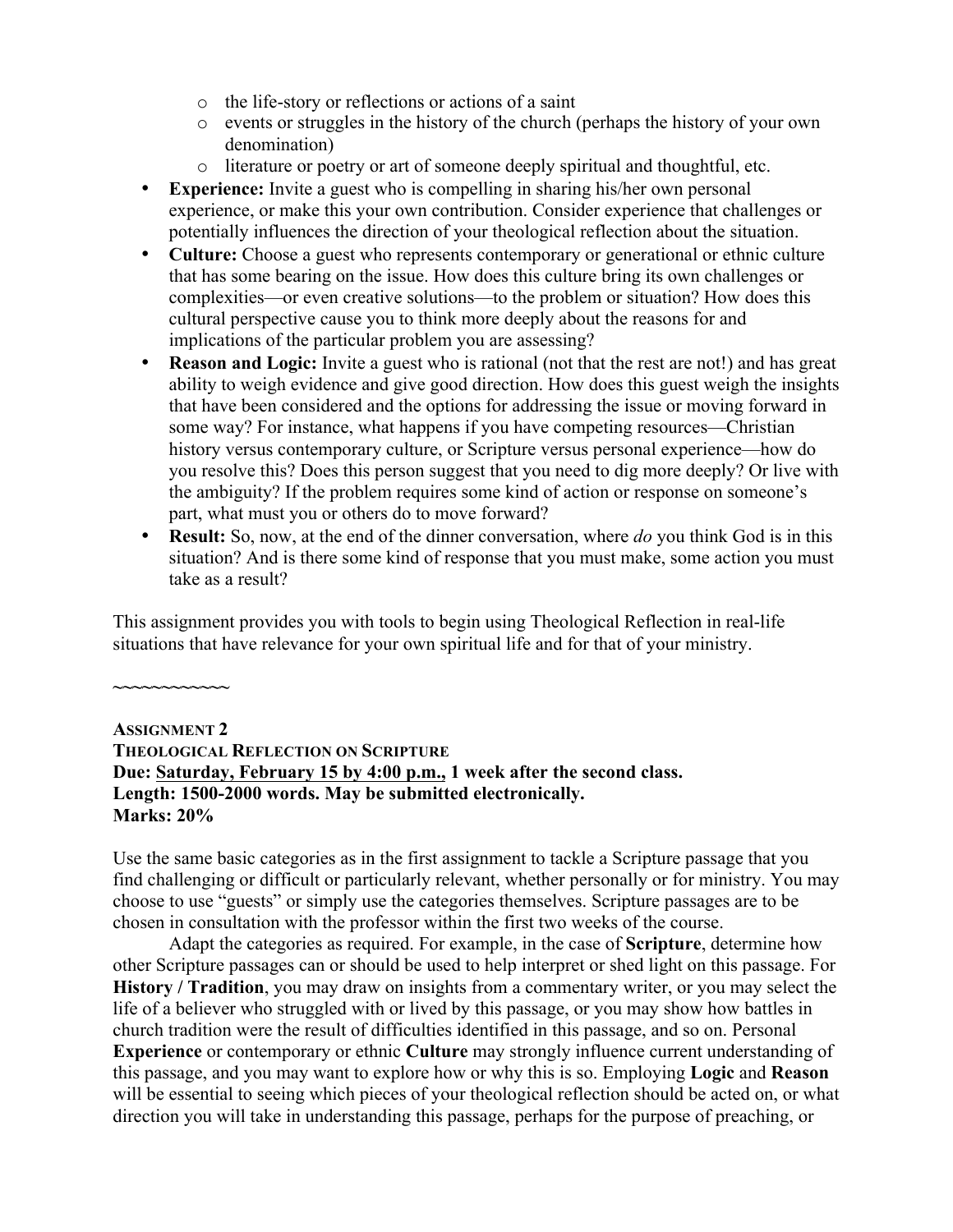teaching or counseling others, or for shaping a service. In the **Result**, describe how God has moved or challenged you through this passage and if your new insights into this passage requires some kind of active response on your part or that of others.

**~~~~~~~~~~~~**

### **ASSIGNMENT 3 CLASS PRESENTATIONS: SEVEN METHODS OF THEOLOGICAL REFLECTION Due**: **Saturday, March 15. Marks: 25%**

In order to introduce the class to the range of possibilities in doing theological reflection, and to assist in developing your own model of theological reflection, students will prepare and creatively present one of the methods included in the *Methods* textbook at our "Market Day for Methods". Depending on class size, students will present this individually or work together in small groups (sign-ups will take place on the first day of class). Use the two companion textbooks as your main starting-point: **Theological Reflection: Methods** and **Theological Reflection: Sources**, as well as any other relevant resources. Each individual/group will have 25 minutes on the third class day to:

- creatively present ("sell") their method;
- introduce interesting key players or contributors ("testimonials" these may be drawn from the textbook, but consider others that may do something similar);
- articulate how this method is valuable and useful (why someone should "buy" it);
- offer a brief critique of the method; and
- innovatively involve the rest of the class in at least one significant portion of the presentation that convinces us that it is a workable method, one worth considering ("buying").

If presentations are done in small groups, each student will take the lead role in presenting or conducting at least one part of the overall presentation. Please provide some kind of hand-out that gives an outline/overview of the presentation and/or other pertinent information. Come prepared with copies for the class.

**NOTE**: Your presentation should be interesting and creative, and your "product" should be something that others want to consider. Show us how it works. Engage us in trying it out. Convince us that this method is useful and valuable for theological reflection. Marks will be assigned in part on how compelling and interesting you or your group is in presenting your method, as well as its grasp of the essentials of the method.

**ASSIGNMENT 4**

**~~~~~~~~~~~~**

**LEADING A THEOLOGICAL REFLECTION GROUP (TWO SESSIONS) AND EVALUATIVE PAPER**

**Due: In-Class Spoken Summary of your Two Sessions: Saturday, April 12 (final class)**

**Due: Accompanying Evaluative Paper (1500 words): THURSDAY (NOT SATURDAY), April 16, by 4:00 p.m. Electronic submissions accepted.**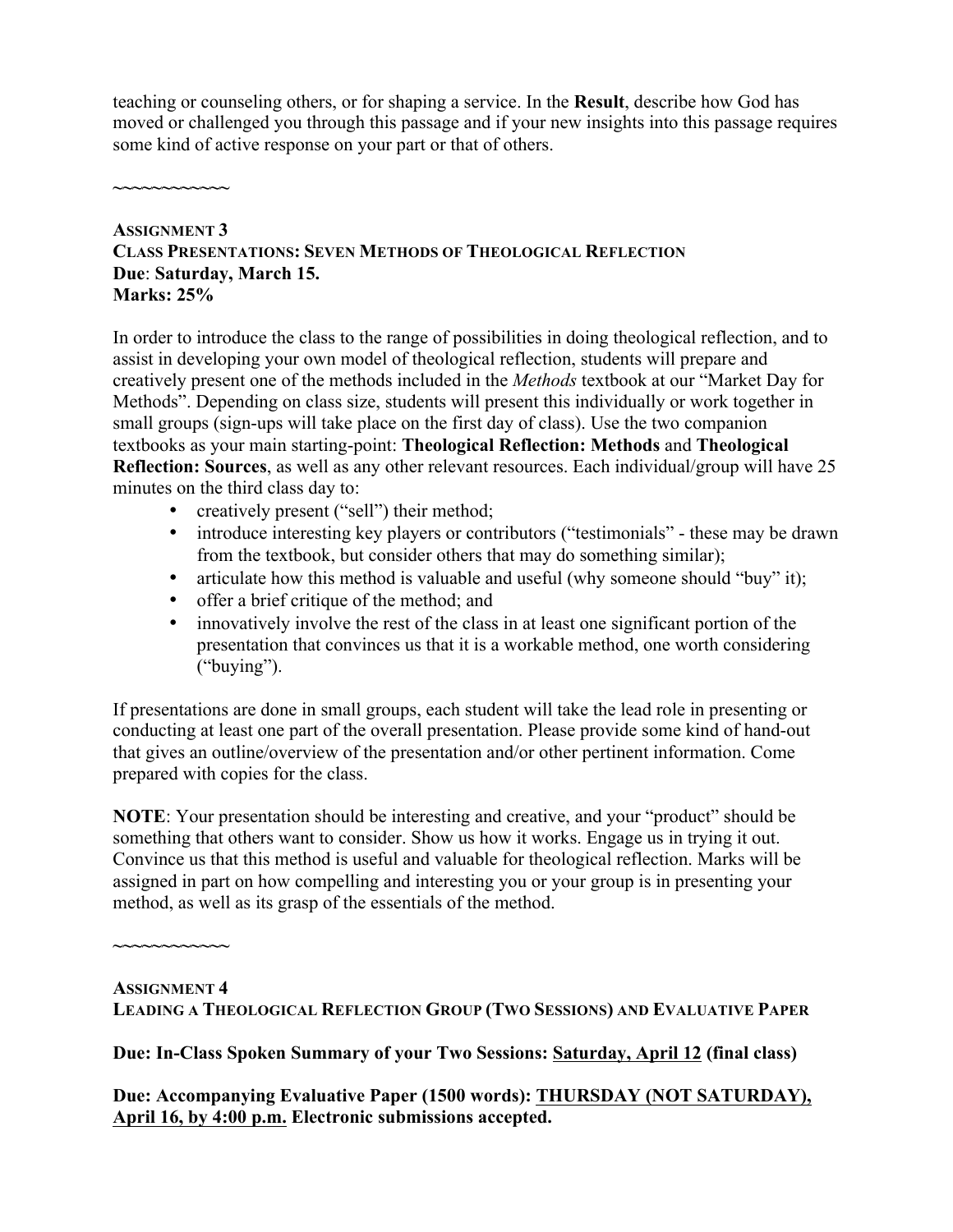#### **Marks: 35% of the course grade.**

### **NOTE: You MUST plan this well in advance in order to complete the assignment.**

Each student will assemble a small group to meet two times (approx.  $1 - 1\frac{1}{2}$  hours each meeting). Choose approximately 5-6 people from your church, or draw on colleagues or friends, but not fellow classmates from this course. The two meetings could be a week apart, or they could be on successive days. (Do **not** leave this until the end of the semester. The earlier you do this, the quicker you will begin to understand how theological reflection works and be able to further refine your own model.)

During the first meeting, you will *introduce* the group to Theological Reflection; i.e. what Theological Reflection is and how to engage in it as a group, using your own chosen approach. Then you will either give the group a pre-prepared topic or case study for theological reflection, or choose a topic or case study together as a group (and agree to send them the details immediately by email), which you will use as the basis for your theological reflection at the second meeting. Ask your group members to come prepared for that second meeting.

In the second meeting, you will *lead* the group in theological reflection on the topic that was prepared, and you will use your chosen method or model that you introduced in the previous meeting. Whatever your choice of method, or model that you have developed or adapted, this second meeting is where you are "test-driving" it.

The accompanying evaluative paper for this assignment (1500 words) will briefly summarize these two sessions and will include your own personal evaluation of what you learned about *introducing* theological reflection to others, what you learned about *leading* theological reflection, and anything you learned about theological reflection in the process. Having tried it out, is there anything that you would change in the way you teach what theological reflection is, or in how you handle leading theological reflection, or in the method/model itself? (Note: Evaluation of this paper will be on the basis of depth of personal insight and growth, not on whether you made mistakes or not, or whether everything went perfectly or not. You should, however, be somewhat concerned about your mark if you did not learn anything from the process and thought that everything went absolutely perfectly!) For the final component of this paper, outline some specific steps that you would be prepared to take in order to integrate meaningful theological reflection in your life and ministry.

This assignment will help you develop the skills for leading theological reflection in a way that makes sense to you, it will help you refine your approach because you have tried it out, and it will give you an opportunity to set a plan in motion as to how you will integrate it in life and ministry.

Come to the last class prepared to present a brief oral summary of your experience in these two sessions, and some insights and learnings that you gained in the process.

You are welcome to hand in your brief accompanying Evaluative Paper on the final class day, or take until the following **Thursday** (but not later) to finalize your thoughts and evaluations.

**~~~~~~~~~~~~**

**Successful Completion of this Class for Credit** requires that each of the assignments be attempted. Failure to make a valid attempt to complete each of these requirements may constitute grounds for failure of the course.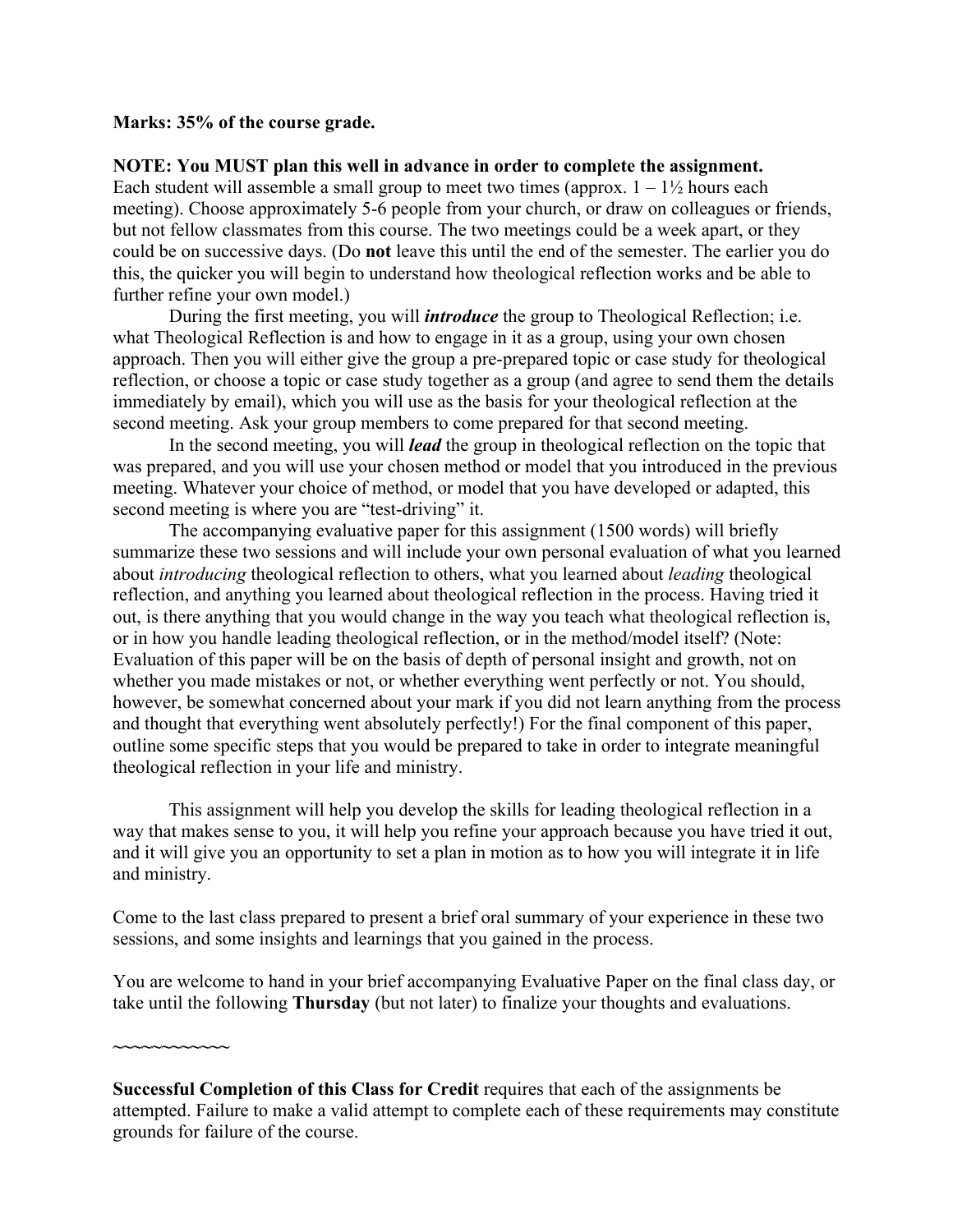### **Tentative Class Schedule**

**~~~~~~~~~~~~**

## **CLASS 1—SATURDAY, JANUARY 18, 2013: THEOLOGICAL REFLECTION: MORE THAN A MUSING**

**NOTE:** Please come to the first class having read the book by Stone and Duke, *How to Think Theologically*. This book is short but essential reading. It will painlessly introduce you to the notion and process of theological reflection.

Topics for the Day Lucy Steps Inside: Introduction to Theological Reflection Overview of Course Syllabus Are You a Reflector?: Significance of Action–Reflection What Is Theological Reflection?: Definitions and Development Uncovering Embedded Theology How Do I Look?: Developing Observation Skills for Theological Reflection Discovering Deliberative Theology Resources for Theological Reflection Intro to the TR "Dinner Party"

**~~~~~~~~~~~~**

### **CLASS 2—SATURDAY, FEBRUARY 8, 2013: HOW THEOLOGICAL REFLECTION SHAPES WHAT YOU KNOW, WHO YOU ARE, AND WHAT YOU DO**

**NOTE:** Please come to the second class having read the first book by Graham et al., *Theological Reflection: Methods*. This book is lengthy, so begin early. It will introduce you to various ways that people do theological reflection.

Topics for the Day Risky Business?: The "What If"s of Doing Theological Reflection Spirals, Funnels, Flow Charts or a Tree: Developing Your Own Model TR Dinner Party: Who to Invite? TR *on* Ministry, *in* Ministry, and *as* Ministry Where the Rubber—and Reflection—Meets the Road: Leading TR in Your Ministry Context

**~~~~~~~~~~~~**

**~~~~~~~~~~~~**

**CLASS 3—SATURDAY, MARCH 15, 2013 METHODS IN OUR MADNESS!**

Student Presentations: "Market-Day for Methods" Theological Reflection and Worship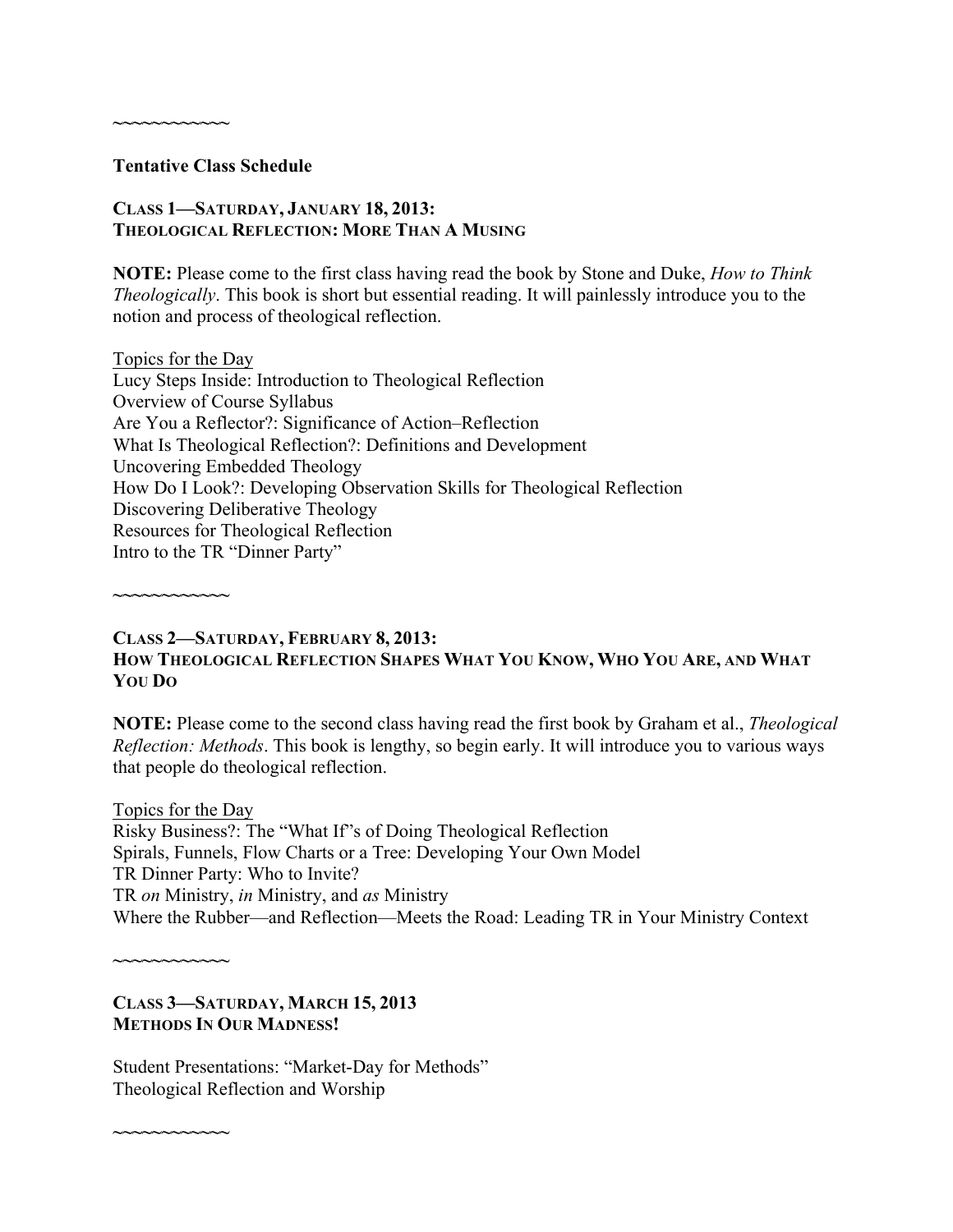### **CLASS 4—SATURDAY, APRIL 12, 2013 THEOLOGICAL REFLECTION THAT FITS** *YOU***: DEVELOPING TR FOR YOUR LIFE AND MINISTRY**

In-Class Oral Summaries on "Leading a Theological Reflection Group" Assignment Defining your Philosophy of TR and Action-Plan Moving Forward with TR for your Congregation or Ministry Context Class Art: TR through Art and Objects as an Ongoing Skill for Life and Ministry

**~~~~~~~~~~~~**

### **A Learning Community**

This class is designed to be a learning community, a place where each member of the community can grow through positive affirmation, constructive input and active engagement with one another, with Scripture, with ideas, and in the ongoing development and strengthening of our faith and ministries. We should all come to the community as people in process, open to be challenged, deconstructed and formed, or re-formed, through our mutual learning experience. As professor, it is my responsibility to empower each class member as a learner by treating each student with respect and dignity. I am a fellow learner in the community and wish to offer information, reflection, experience and questions for us to reflect on together. I welcome the responsibility and opportunity to give thoughtful evaluation and feedback to your thinking, both as you offer it to the class and through written work, so that your growth through this class can be maximized as a result of our collaboration. As a responsible member of our learning community, you will be expected to commit yourself to the class throughout the semester that we are together. This means not only that in our class interactions you will endeavor to treat all members of our class with respect and dignity, but that you will come prepared to be fully engaged in and with the class. Your attendance is required as your presence is necessary for our community (i.e. class) to function at an optimal level.

Assignments should be handed in on time and in good order. Late assignments will be docked at the rate of 5% for each day late (with each assignment counted as 100%). Assignments should be submitted in hard copy on standardized paper.

Connections with each of you outside class time are welcome. Please feel free to make an appointment if you think this would aid your learning experience in any way.

#### **\*\* Statement on Academic Honesty**

Academic dishonesty is a serious offence that may take any number of forms, including plagiarism, the submission of work that is not one's own or for which previous credit has been obtained, and/or unauthorized collaboration with other students. Academic dishonesty can result in severe consequences, e.g., failure of the assignment, failure of the course, a notation on one's academic transcript, and/or suspension or expulsion from the College. Students are responsible for understanding what constitutes academic dishonesty. Please refer to the Divinity College Statement on Academic Honesty ~ http://www.mcmasterdivinity.ca/programs/rules-regulations.

### **Gender Inclusive Language**

McMaster Divinity College uses inclusive language for human beings in worship services, student written materials, and all of its publications. In reference to biblical texts, the integrity of the original expressions and the names of God should be respected. The NRSV and TNIV are